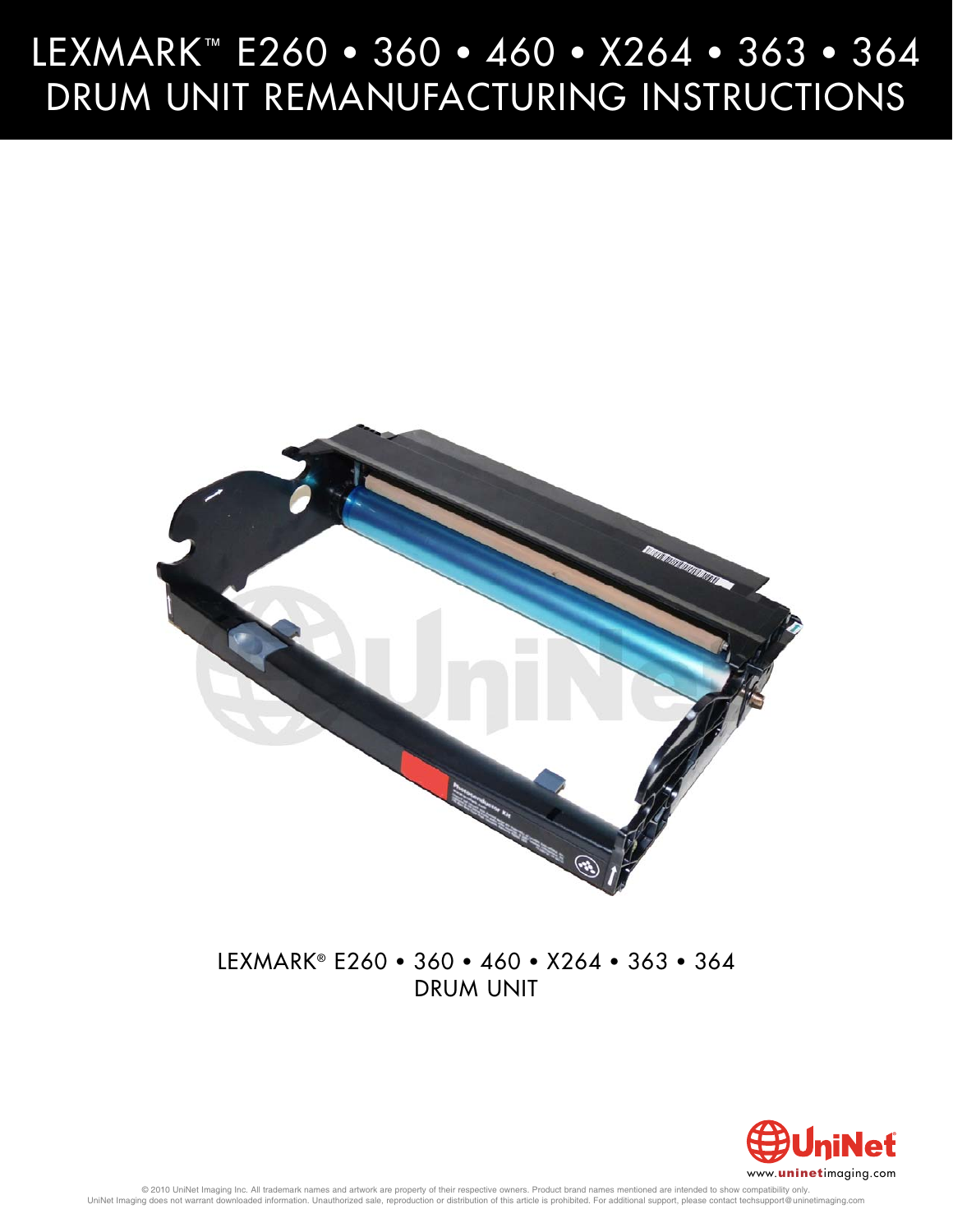# REMANUFACTURING THE LEXMARK<br>E260/360/460/X264/363/364 DRUM UNIT E260, 2002, 2003, 2003, 2003, 2003, 2004, 2004, 2004, 2004, 2004, 2004, 2004, 2004, 2004, 2004, 2004, 2004, 200



The Lexmark E260/360/460 machines were introduced in December 2008. They replaced the E250/350/450 series of machines. These cartridges are not backwards compatible with the E250/450 series. The cartridges and chips (toner cartridges) are all new.

Pictured above is the new "cheese cloth" type wrapper in which the new drum cartridges arrive in, along with the new plastic spacer. The plastic spacer keeps the PCR from flattening and from coming in contact with the drum.

One major change in these cartridges is the way the drum is held into the cartridge. Gone are the days where there was just an E-ring you had to remove to be able to remove the drum. Now there is a plastic locking ring that can be tricky to remove without damaging it. It can be done but you have to be careful. You also need to watch your fingers as you remove this ring. You can easily slip and damage some fingers (trust me on this).

The new machines are based on a Lexmark 35 or 40ppm (depending on the printer), 1200 DPI engine. With a street price of around \$199.00 USD (August 2010) for the E260, these machines continue to be very popular.

As with all the Lexmark E series machines, there are two cartridges used for this engine, a toner and drum unit. These instructions cover the drum unit. While the toner cartridges are different for different regions of the world, the drum unit is the same worldwide. A listing of all the cartridges available worldwide as well as U.S. pricing follows.

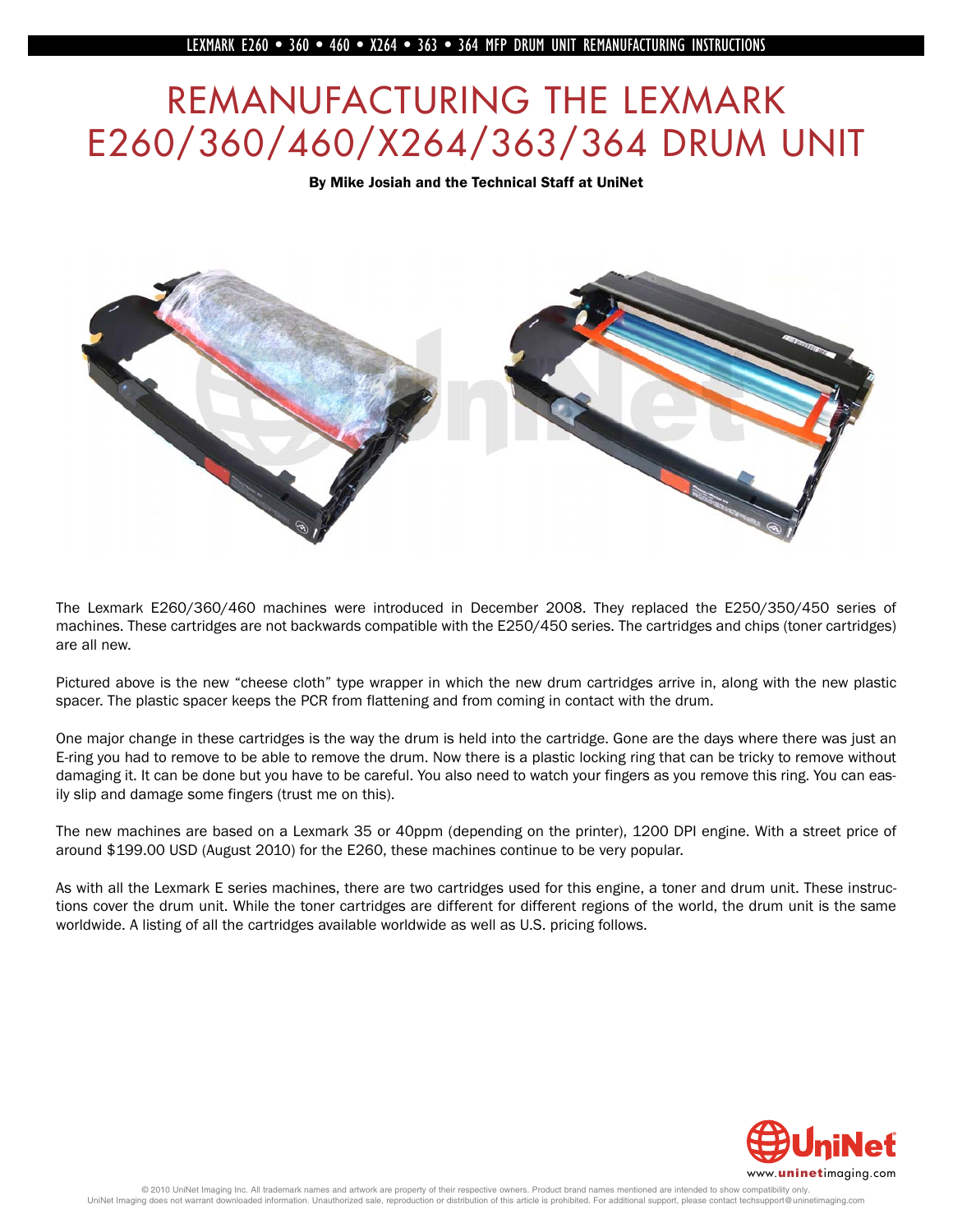## CARTRIDGES FOR USE IN THE E260/360/460 - USA & CANADA

| Part#    | Tvpe                           | Yield  | <b>List Price</b> |
|----------|--------------------------------|--------|-------------------|
| E260A11A | Std. Return cartridge          | 3.500  | $$133.41*$        |
| E260A21A | Standard cartridge             | 3.500  | $$172.50*$        |
| E360H11A | HY Return E360/460 ONLY        | 9.000  | $$258.50*$        |
| E360H21A | HY Standard E360/460 ONLY      | 9.000  | $$297.50*$        |
| E460X11A | EHY Return cartridge E460 ONLY | 15.000 | $$335.50*$        |
| E462U11A | EHY Return cartridge E462 ONLY | 18,000 | $$372.00*$        |
| E260X22G | OPC Drum cartridge (All)       | 30,000 | $$37.50*$         |

#### CARTRIDGES FOR USE IN THE X264/X363/X264 - USA & CANADA

| Part#    | Type                  | Yield | <b>List Price</b> |
|----------|-----------------------|-------|-------------------|
| X264A11G | Std. Return cartridge | 3.500 | $$134.00*$        |
| X264H11G | HY Return cartridge   | 9.000 | $$258.00*$        |

\*Pricing in U.S. American Dollars, current from August 2010.

#### CARTRIDGES FOR USE IN THE E260/360/460 - EUROPE & THE MIDDLE EAST

| Part#     | <b>Type</b>                      | Yield  |
|-----------|----------------------------------|--------|
| 0E260A11E | Std. Return cartridge            | 3,500  |
| 0E260A21E | Standard cartridge               | 3,500  |
| 0E360H11E | HY Return E360/460 ONLY          | 9,000  |
| 0E360H21E | HY Standard E360/460 ONLY        | 9.000  |
| 0E460X11E | EHY Return cartridge E460 ONLY   | 15,000 |
| 0E460X21E | EHY Standard Cartridge E460 ONLY | 15,000 |
| 0E462U11E | EHY Return cartridge E462 ONLY   | 18,000 |
| 0E260X22G | OPC Drum cartridge (All)         | 30,000 |

#### CARTRIDGES FOR USE IN THE X264/X363/X264 - EUROPE & THE MIDDLE EAST

| Part#    | <b>Type</b>           | Yield |
|----------|-----------------------|-------|
| X264A11E | Std. Return cartridge | 3.500 |
| X264H11E | HY Return cartridge   | 9.000 |

#### CARTRIDGES FOR USE IN THE E260/360/460 - ASIA PACIFIC REGION

| Type                             | Yield  |
|----------------------------------|--------|
| Std. Return cartridge            | 3.500  |
| Standard cartridge               | 3,500  |
| HY Return E360/460 ONLY          | 9.000  |
| HY Standard E360/460 ONLY        | 9.000  |
| EHY Return cartridge E460 ONLY   | 15.000 |
| EHY Standard Cartridge E460 ONLY | 15,000 |
| EHY Return cartridge E462 ONLY   | 18,000 |
| OPC Drum cartridge (All)         | 30,000 |
|                                  |        |

#### CARTRIDGES FOR USE IN THE X264/X363/X264 - ASIA PACIFIC REGION

| Part#    | Tvpe                  | Yield |
|----------|-----------------------|-------|
| X264A11P | Std. Return cartridge | 3.500 |
| X264H11P | HY Return cartridge   | 9.000 |

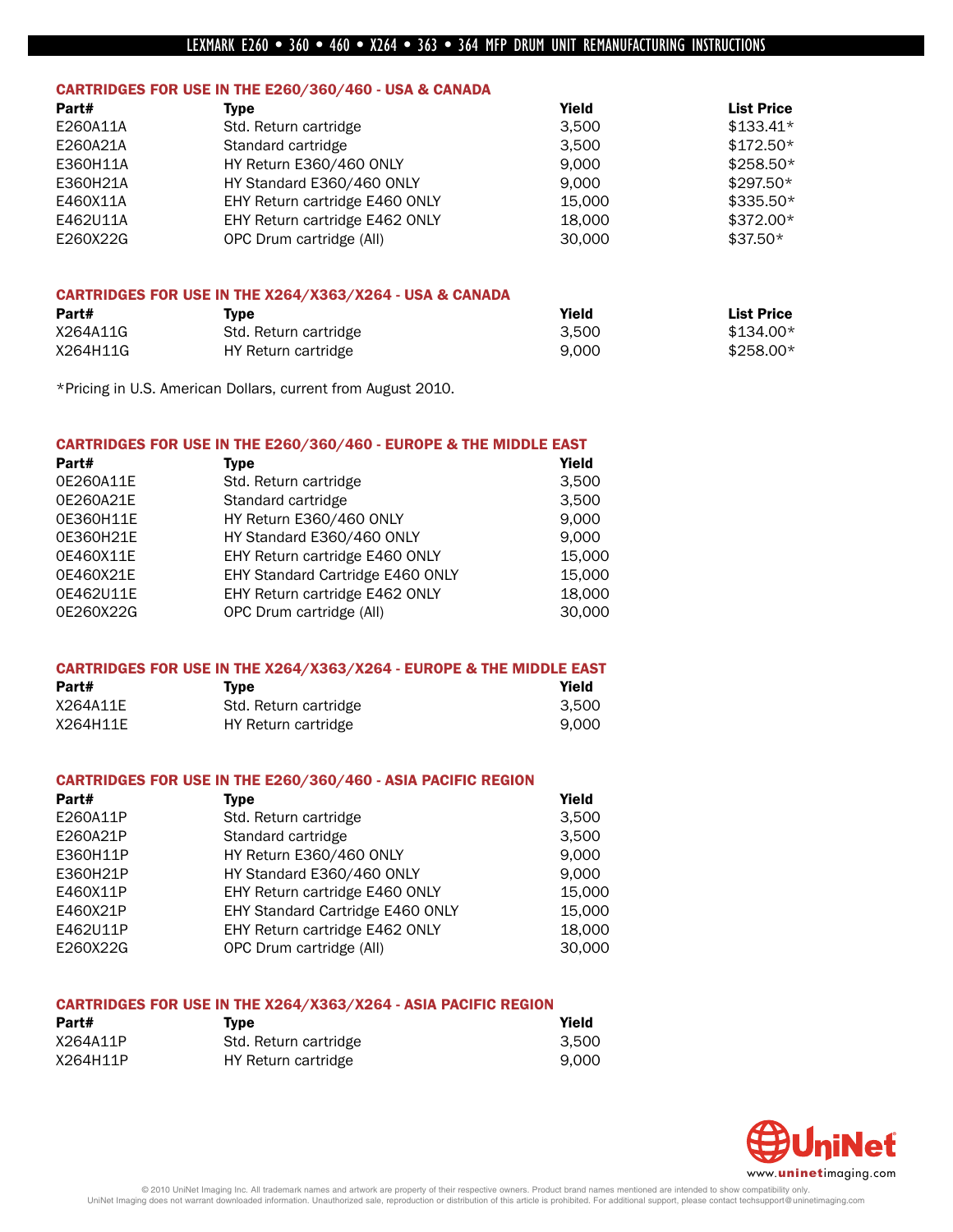#### CARTRIDGES FOR USE IN THE E260/360/460 - LATIN AMERICA

| Part#    | <b>Type</b>                      | Yield  |
|----------|----------------------------------|--------|
| E260A11L | Std. Return cartridge            | 3,500  |
| E260A21L | Standard cartridge               | 3,500  |
| E360H11L | HY Return E360/460 ONLY          | 9.000  |
| E360H21L | HY Standard E360/460 ONLY        | 9.000  |
| E460X11L | EHY Return cartridge E460 ONLY   | 15,000 |
| E460X21L | EHY Standard Cartridge E460 ONLY | 15,000 |
| E462U11L | EHY Return cartridge E462 ONLY   | 18.000 |
| E260X22G | OPC Drum cartridge (All)         | 30,000 |

#### CARTRIDGES FOR USE IN THE X264/X363/X264 - LATIN AMERICA

| Part#    | Tvpe                  | Yield |
|----------|-----------------------|-------|
| X264A11L | Std. Return cartridge | 3.500 |
| X264H11L | HY Return cartridge   | 9.000 |

The same drum cartridge (X260X22G) as noted above is used worldwide in both the printers and multifunction machines.

#### MACHINES BASED ON THIS ENGINE

Lexmark E260d Lexmark E260dn Lexmark E360d Lexmark E362dn Lexmark E460dn Lexmark E460dw Lexmark E462 Lexmark X264 Lexmark X363 Lexmark X264

How to take test prints, resetting the printer, as well as cartridge troubleshooting are covered at the end of the article. NOTE: These drum units do not use chips. They do however need to be reset when replaced.

#### TOOLS NEEDED

- 1. Phillips head screwdriver
- 2. Small common screwdriver
- 3. Vacuum approved for toner
- 4. Needle nose pliers

#### SUPPLIES NEEDED

1. New replacement drum for use in Lexmark E260/360/460/X264/363/364

- 2. New wiper blade
- 3. Cotton swabs
- 4. Isopropyl alcohol
- 5. Drum padding powder

As stated in the introduction, the drum is held in place by a new type of plastic locking ring. This ring must be removed in order to be able to remove the drum. Take your time and be careful with this.

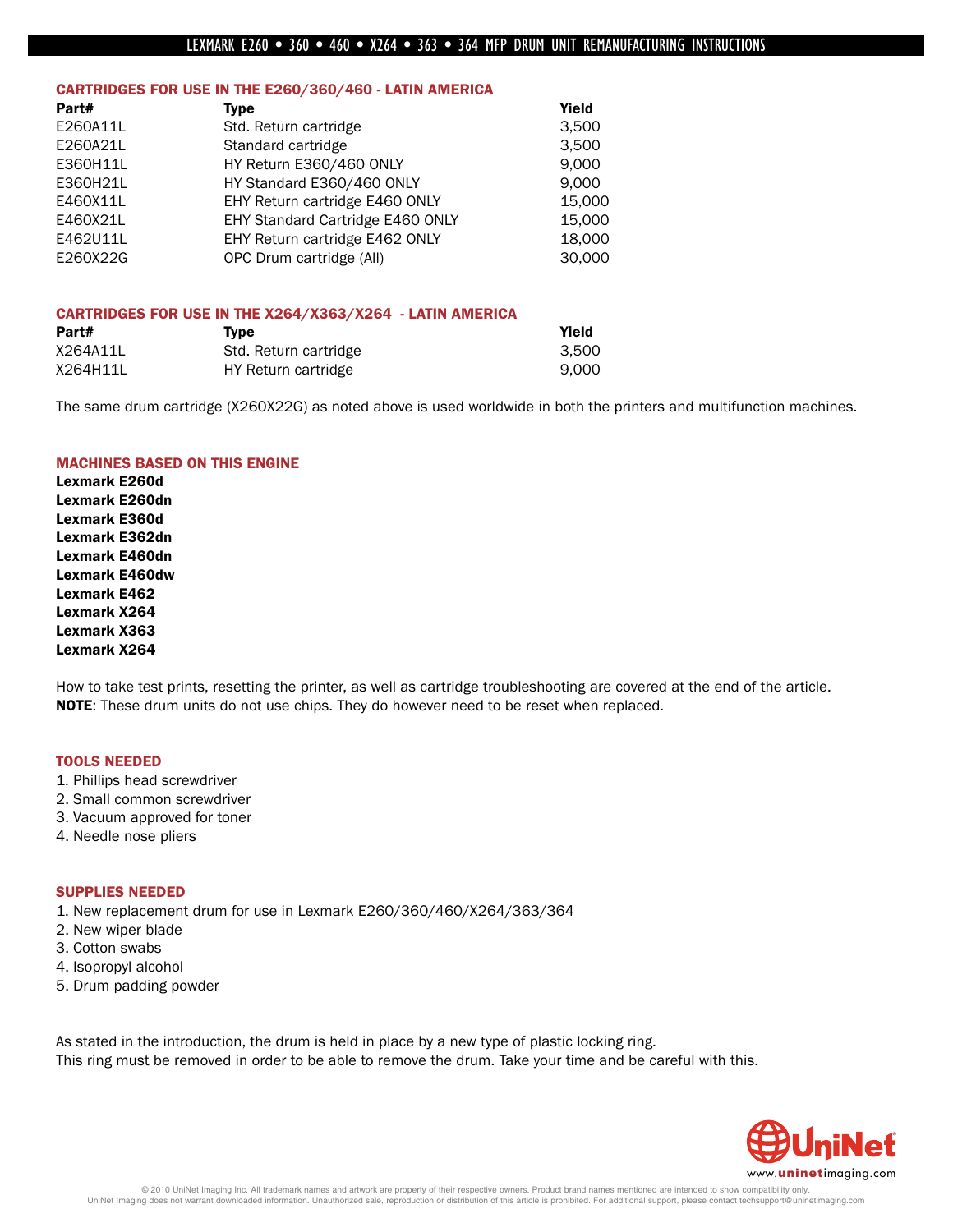

1. Remove the two screws from the handle.

Remove the handle.



2. With a pair of needle nose pliers, push the inside of the retaining ring to the left while slightly bending the cartridge wall out. Turn the ring until the tabs are centered in the two slots. Turn slowly and watch your fingers. It is easy to slip and hurt yourself here.

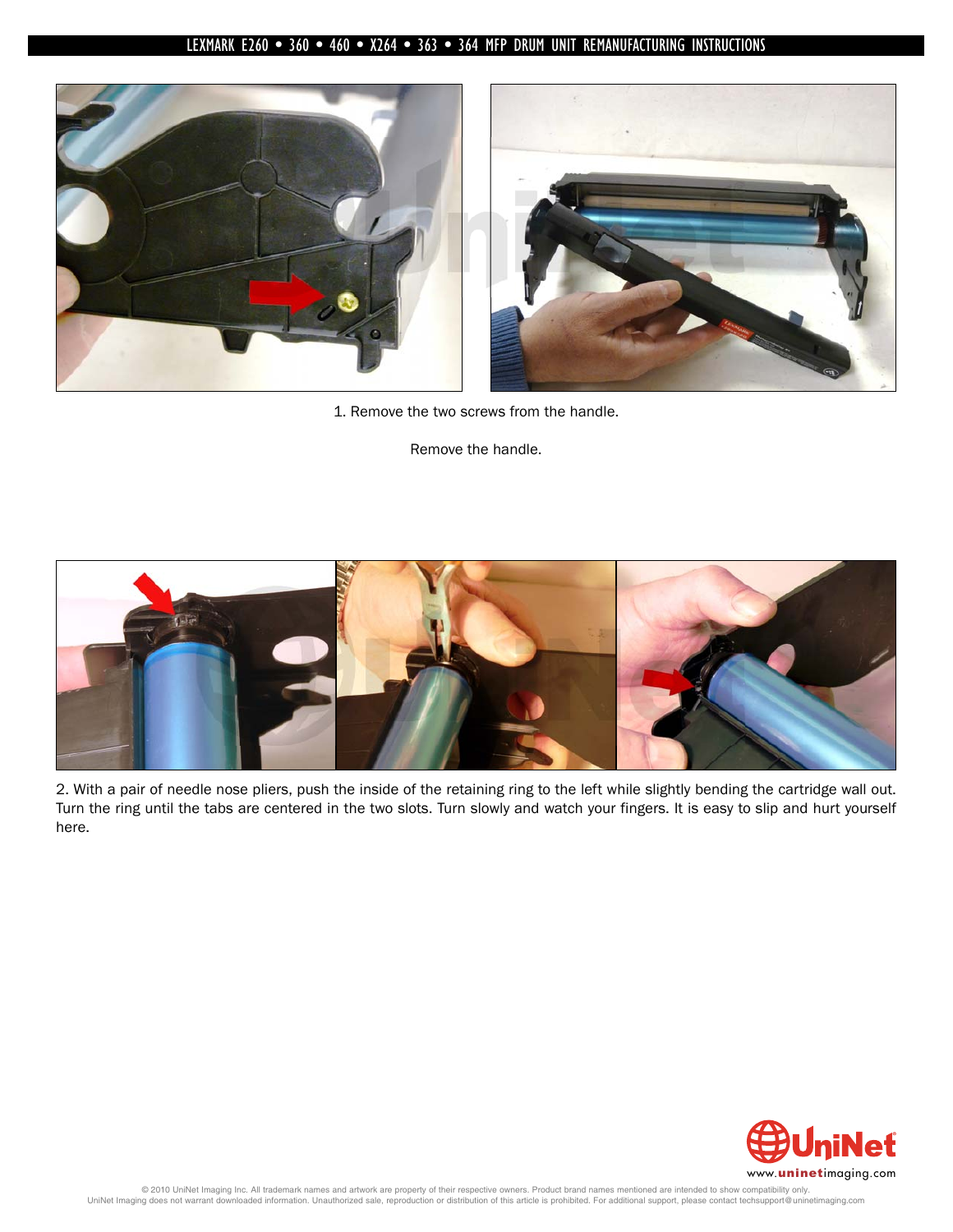

3. From the inside of the cartridge, take a common screwdriver and gently pry up the locking ring/drive hub from the center. The drive hub will come off with it. Make sure you pry it off straight up. If it becomes deformed from prying it off at an angle, it may not sit properly when re-installed.





4. Carefully remove the drum. 5. Carefully lift out the PCR. The PCR holders and springs will come out with the PCR. Be very careful not to touch the roller with your skin. As with any PCR, the oils, naturally present in your skin, will be absorbed by the roller and cause printing problems (extra marks on the page).

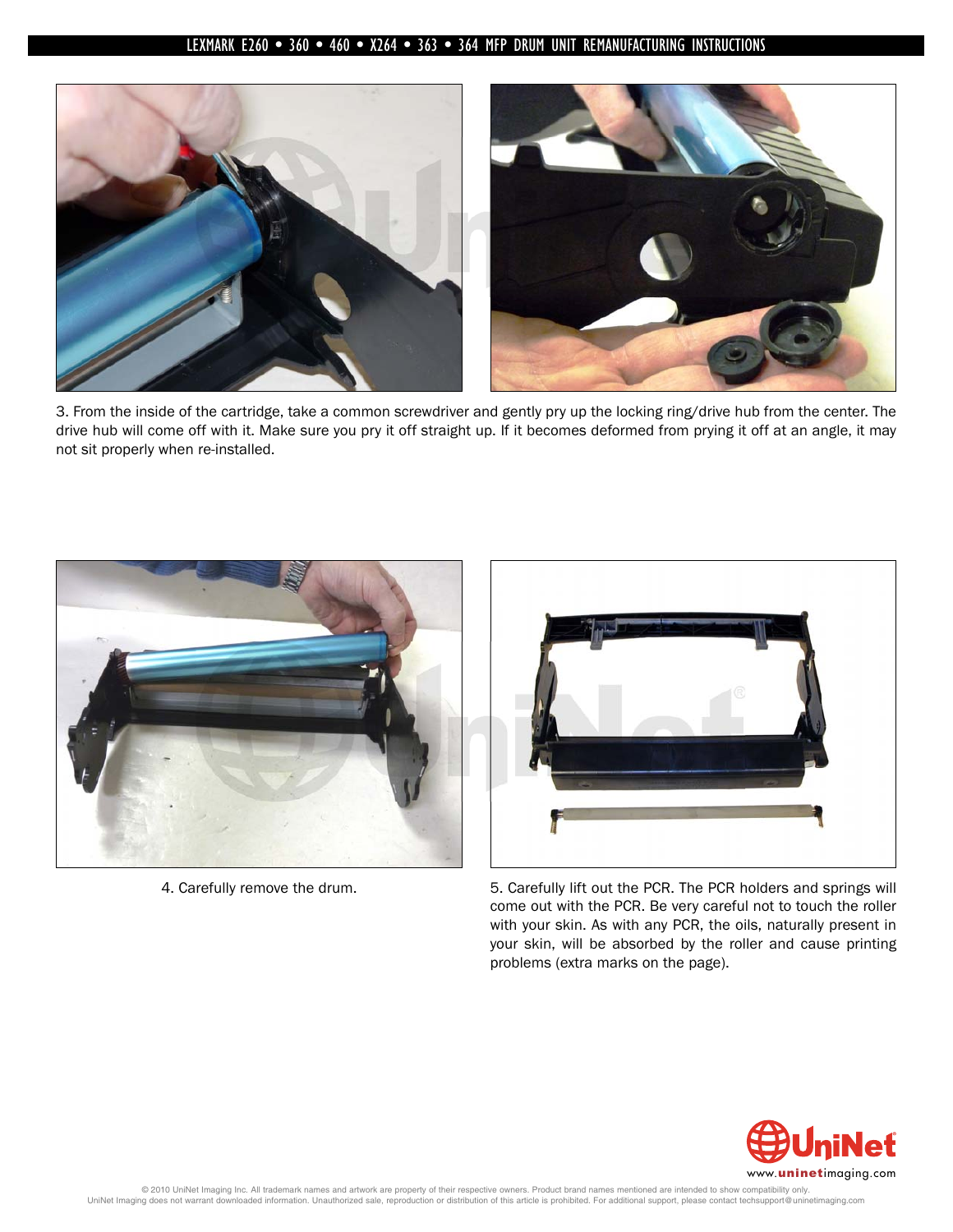



6. Remove the two screws from the wiper blade. 7. Remove the wiper blade, and clean out any waste toner.



8. Install a new wiper blade coated with your preferred lubricant and two screws.



9. Clean the PCR with your preferred PCR cleaner, and clean the PCR holders with 99% pure isopropyl alcohol. Snap on to the ends of the PCR.

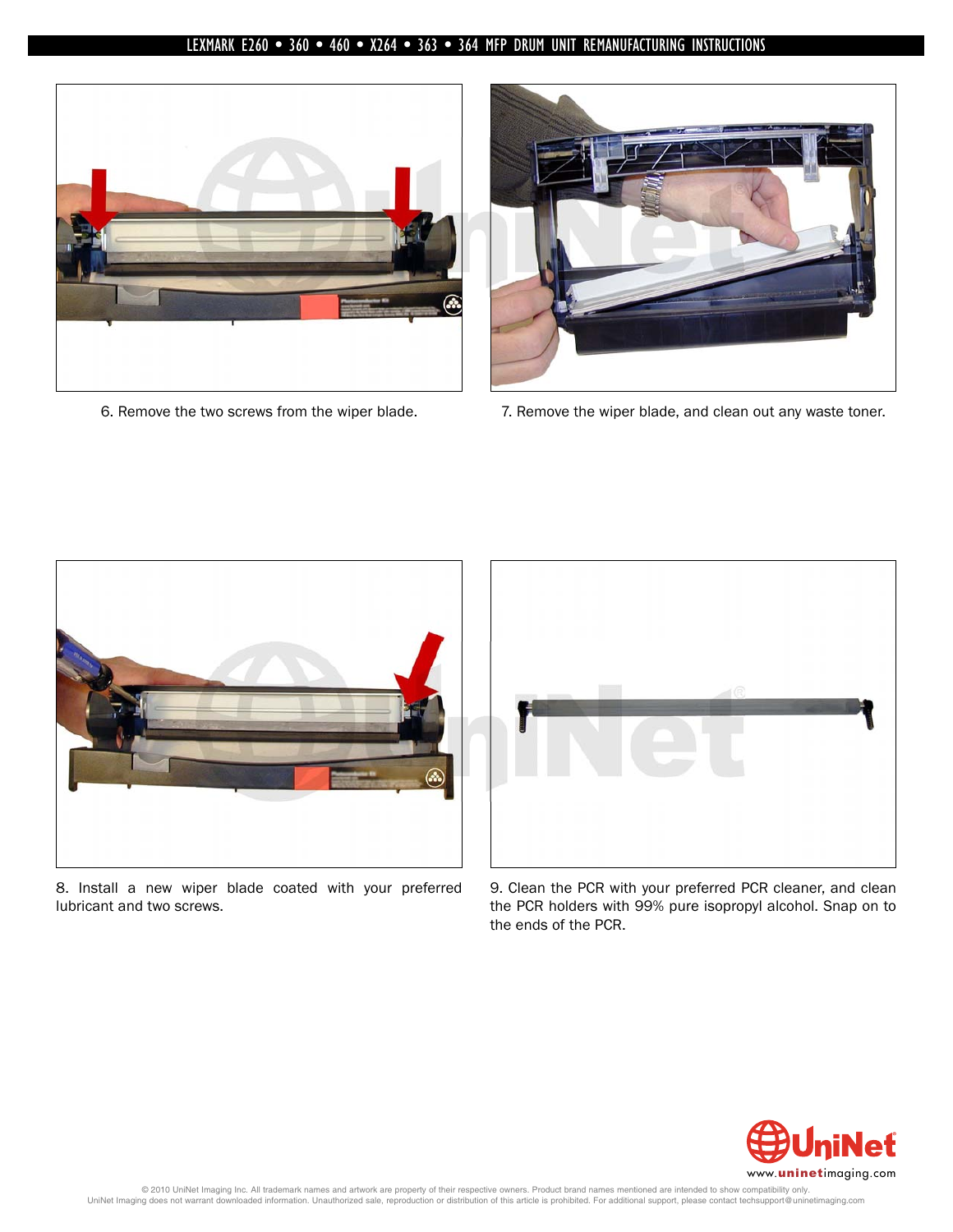

10. Install the PCR and holders. Make sure the springs fit in the proper place.



11. With the waste chamber facing away from you, install the drum so that the large gear is on the left side. The tail of the spring should lock into the hole in the cartridge wall.



12. Install the locking ring making sure the tabs on the ring line up with the two slots in the cartridge wall. From the outside of the cartridge with the tips of the needle nose pliers in the two slots, press the ring in and turn the locking hub so it locks into the cartridge wall. Turning the ring to the right is easier to do than the opposite direction.

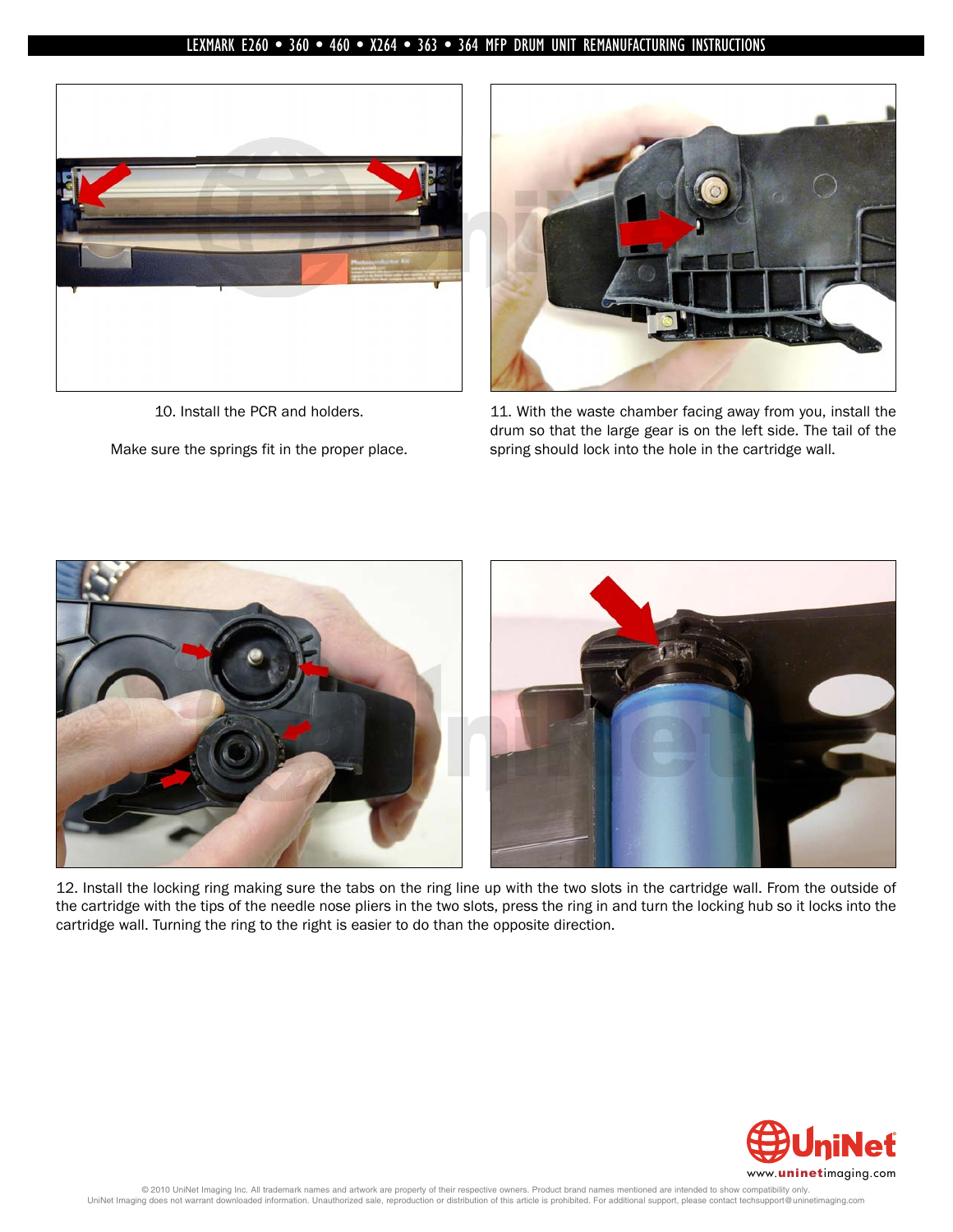

13. Press in the drive hub. Make sure it fits properly and is flush with the locking ring when seated.



14. Install the handle and two screws. Just to make sure that everything is meshing properly and lubricated properly, rotate the drum by the large gear in the proper direction. This is always a good idea for drum units as a final check before installing the cartridge in your test machine.



15. After the cartridge has been tested and if the plastic drum spacer is available, install it now.